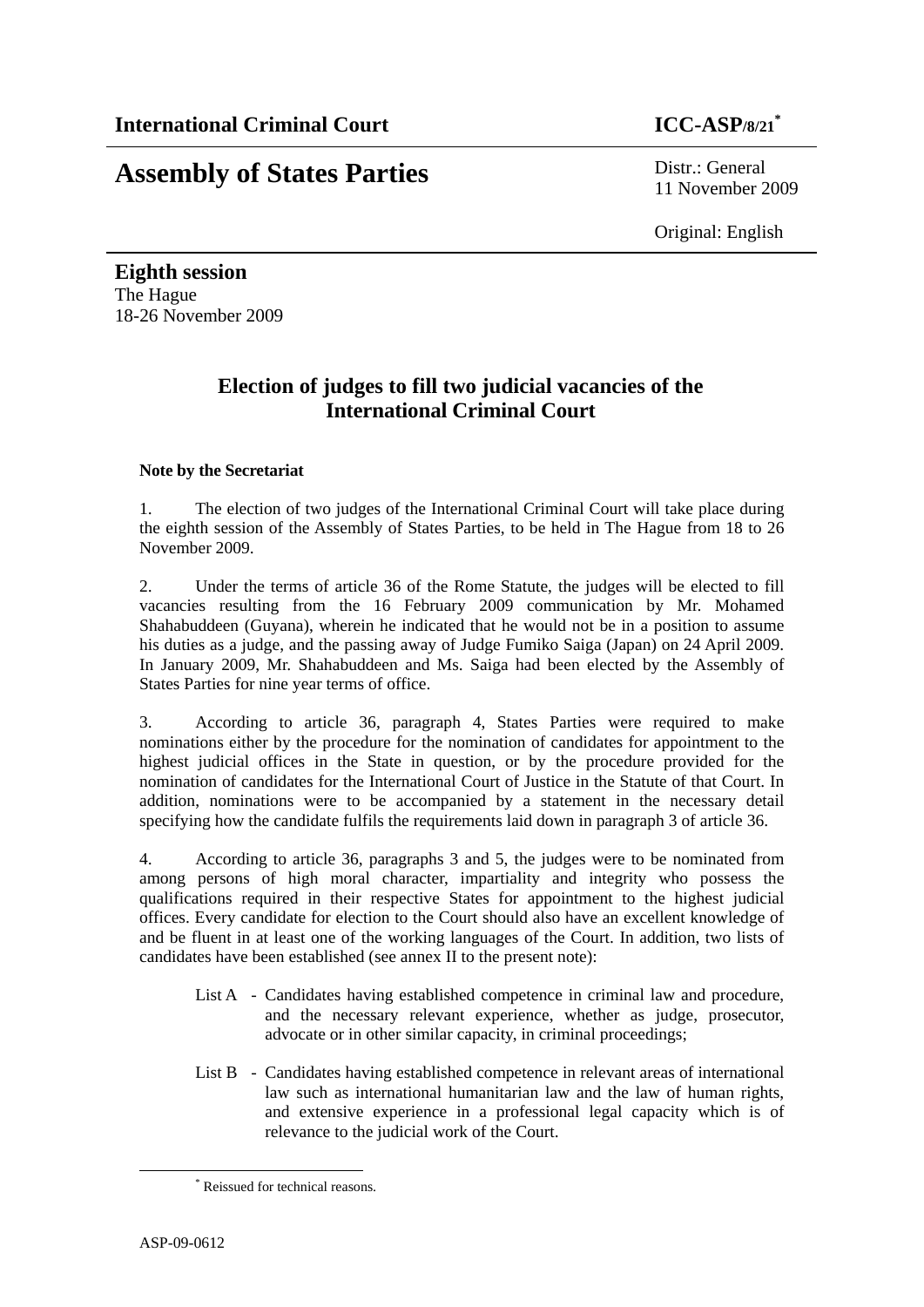ICC-ASP/8/21 Page 2

5. Article 36, paragraph 6, requires that the judges be elected by secret ballot at a meeting of the Assembly of States Parties convened for that purpose under article 112, and that the persons elected to the Court shall be the two candidates who obtain the highest number of votes and a two-thirds majority of the States Parties present and voting. In the event that a sufficient number of judges is not elected on the first ballot, successive ballots will be held until the remaining places have been filled, in accordance with the provisions of resolution ICC-ASP/3/Res.6.

6. Under the terms of article 36, paragraphs 7 and 8, no two judges may be nationals of the same State, and the States Parties shall, in the selection of judges, take into account the need, within the membership of the Court, for the representation of the principal legal systems of the world; equitable geographical representation; and a fair representation of female and male judges. In addition, States Parties are required to take into account the need to include judges with legal expertise on specific issues, including, but not limited to, violence against women or children.

7. The Assembly of States Parties, at the 6th plenary meeting of its third session, on 10 September 2004, adopted resolution ICC-ASP/3/Res.6 relating to the procedure for the nomination and election of the judges of the International Criminal Court. Furthermore, the Assembly of States Parties, at the 9th plenary meeting of its resumed fifth session, on 1 February 2007, adopted resolution ICC-ASP/5/Res.5 containing an amendment to operative paragraph 27 of resolution ICC-ASP/3/Res.6.

8. In accordance with paragraph 13 of that resolution, the nomination period was opened on 5 August 2009, by a decision of the Bureau of the Assembly of States Parties, and, after being extended three times in accordance with paragraph 11 of resolution ICC-ASP/3/Res.6, closed on 28 October 2009. By the closing date of 28 October, the Secretariat had received five nominations.

9. As required by paragraph 8 of the same resolution, the Secretariat of the Assembly of States Parties placed the nominations of candidates for judges, together with the accompanying statements referred to in article 36 of the Statute and other supporting documentation, on the Internet web site of the International Criminal Court<sup>1</sup> as soon as possible after they were received.

10. In accordance with paragraph 9 of resolution ICC-ASP/3/Res.6, a list in English alphabetical order of all persons nominated, with accompanying documents, is contained in annex I to the present note (see ICC-ASP/8/21/Add.1). Three additional lists are provided in further annexes containing the names of the candidates organized according to list A or B (annex II), by regional group (annex III) and by gender (annex IV).

11. The procedure to be followed for the election of judges is laid down in paragraphs 15 to 25 and paragraph 27 of resolution ICC-ASP/3/Res.6.

 $\frac{1}{1}$ <sup>1</sup> http://www.icc-cpi.int, under Assembly of States Parties.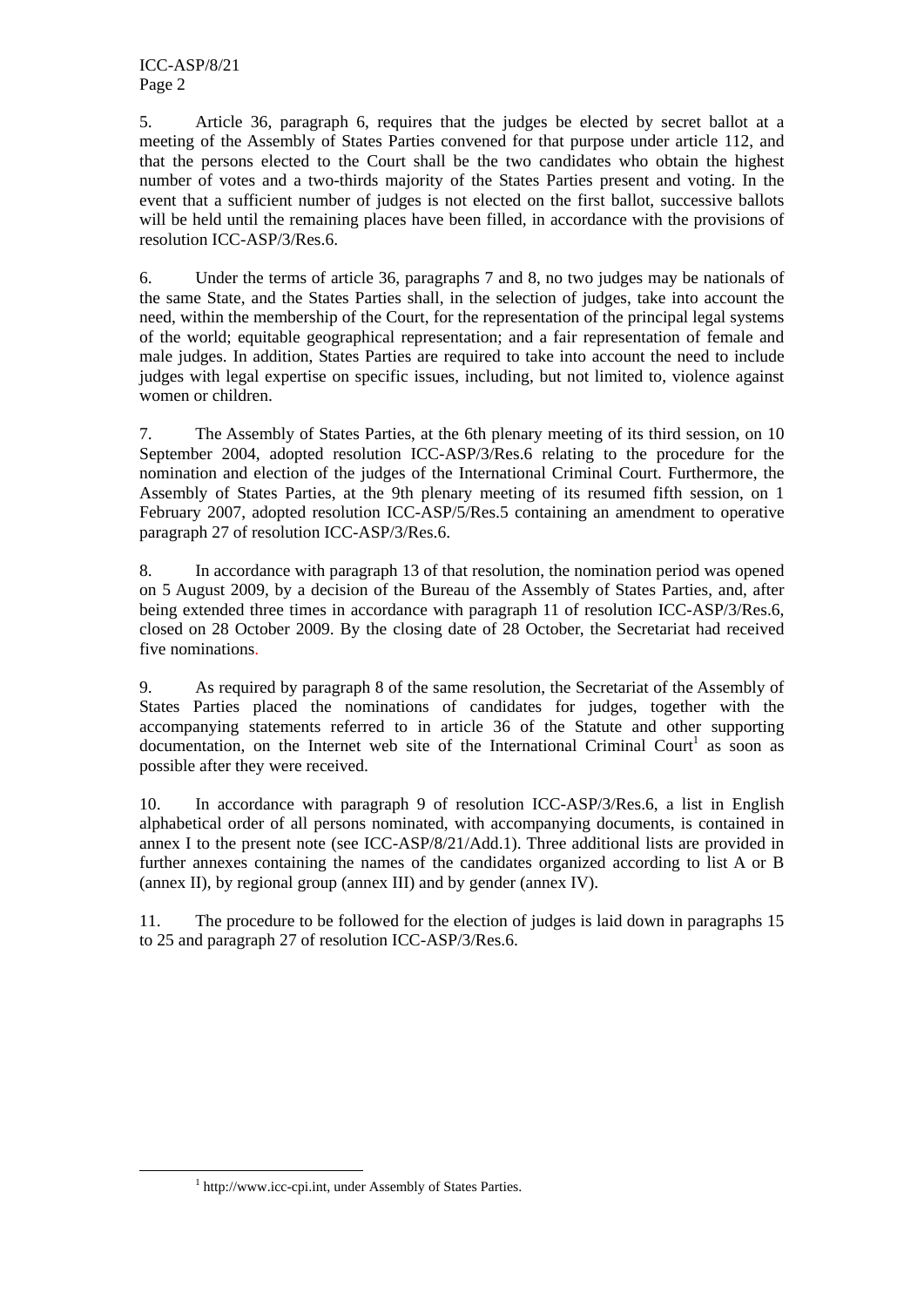# **Annex I**

### **Alphabetical list of candidates (with statements of qualifications)**

*[see ICC-ASP/8/21/Add.1]*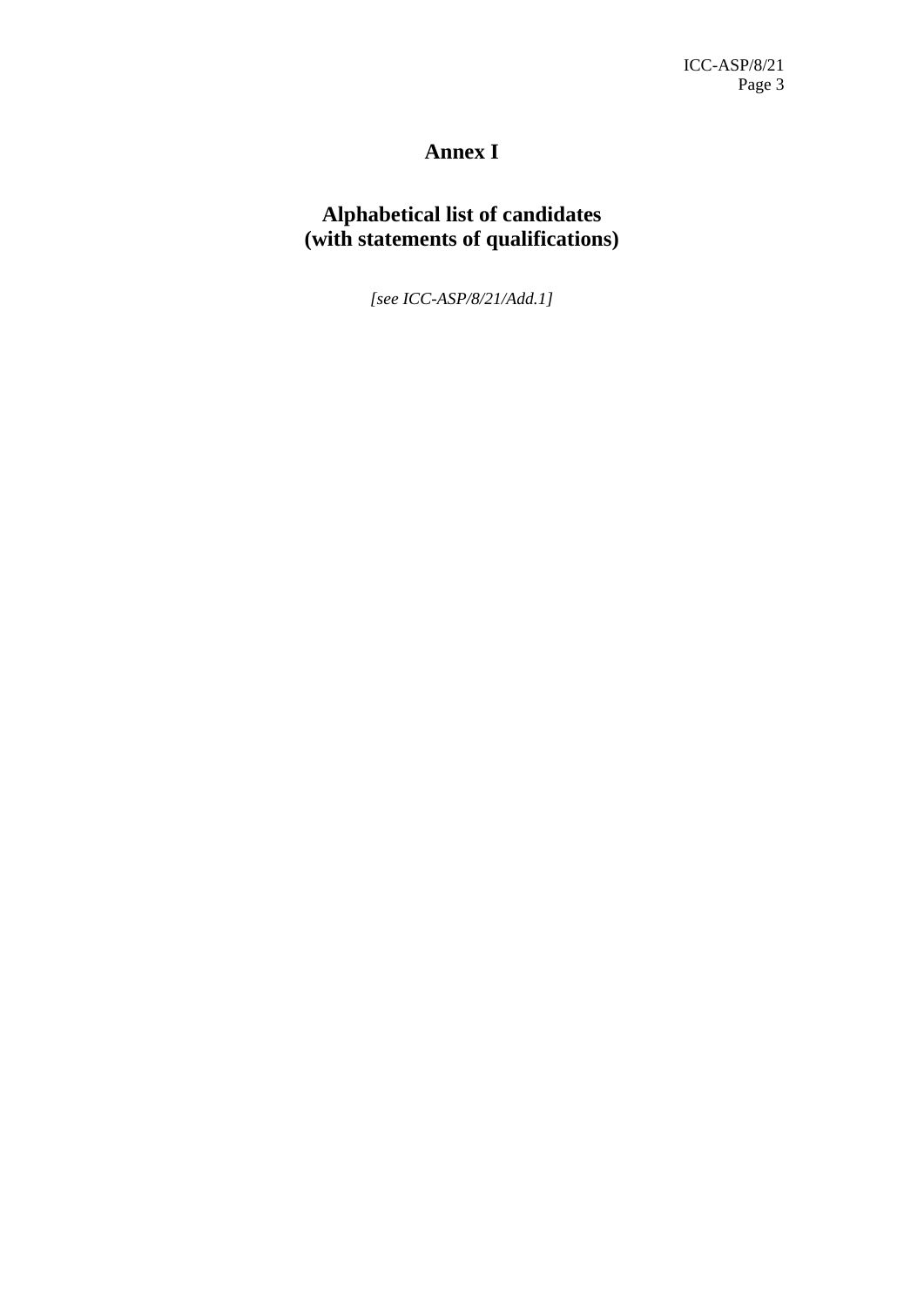# **Annex II**

| List A<br>List B |      |                                                             |
|------------------|------|-------------------------------------------------------------|
| Name             | Name |                                                             |
|                  |      |                                                             |
|                  |      | 2. MONROY CABRA, Marco Gerardo                              |
|                  |      | 3. OZAKI, Kuniko                                            |
|                  | 4.   | POLLARD, Duke E. E.                                         |
|                  |      | 1. FERNÁNDEZ DE GURMENDI, Silvia 1. MEDINA QUIROGA, Cecilia |

# **List of candidates organized according to list A and B**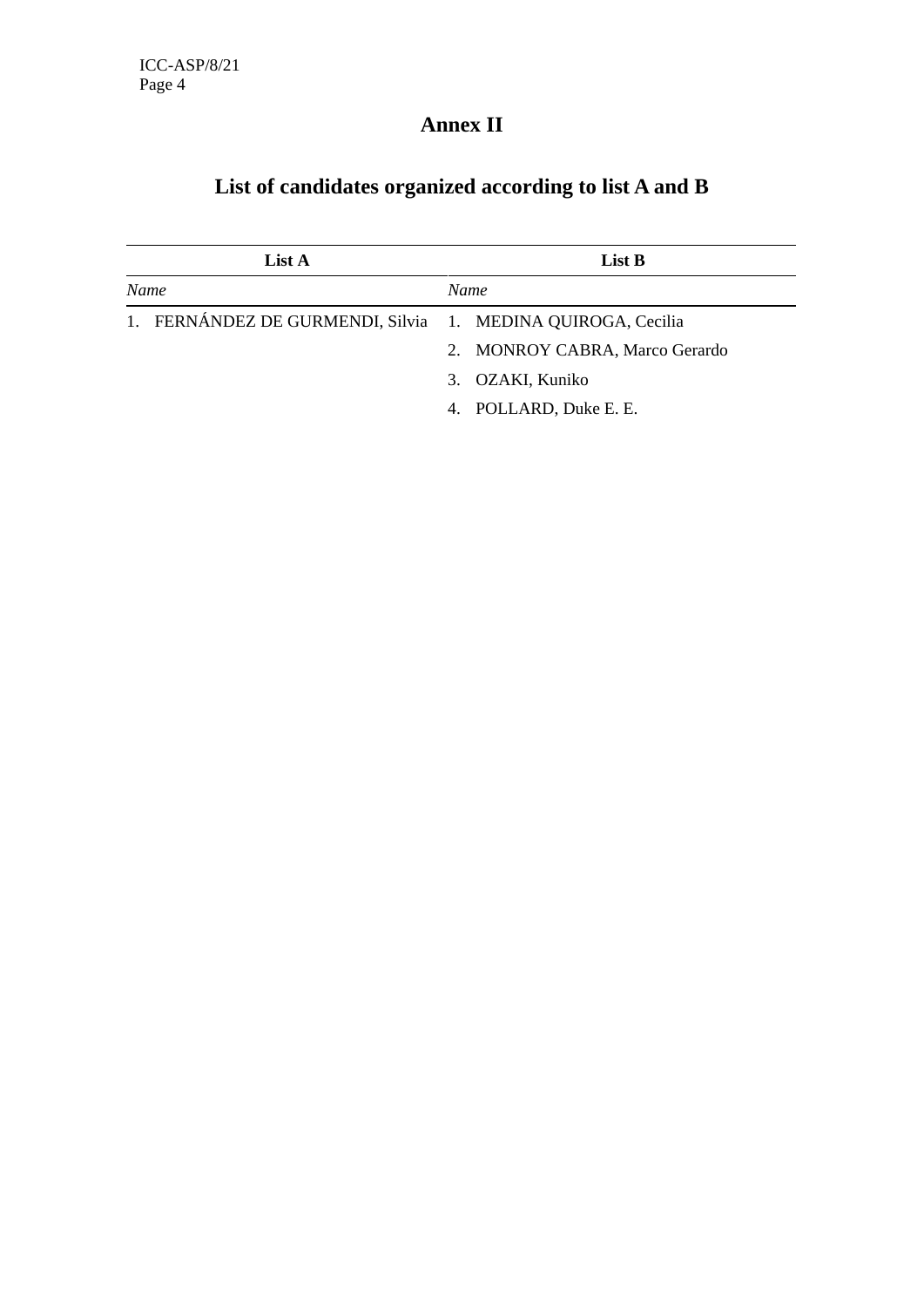### **Annex III**

### **List of candidates organized by regional group**

 **Name (nationality)** 

#### **Group of African States**

n/a

#### **Group of Asian States**

1. OZAKI, Kuniko (Japan)

#### **Group of Eastern European States**

#### **Group of Latin American and Caribbean States**

- 1. FERNÁNDEZ DE GURMENDI, Silvia (Argentina)
- 2. MEDINA QUIROGA, Cecilia (Chile)
- 3. MONROY CABRA, Marco Gerardo (Colombia)
- 4. POLLARD, Duke E. E. (Guyana)

 **Group of Western European and other States**

n/a